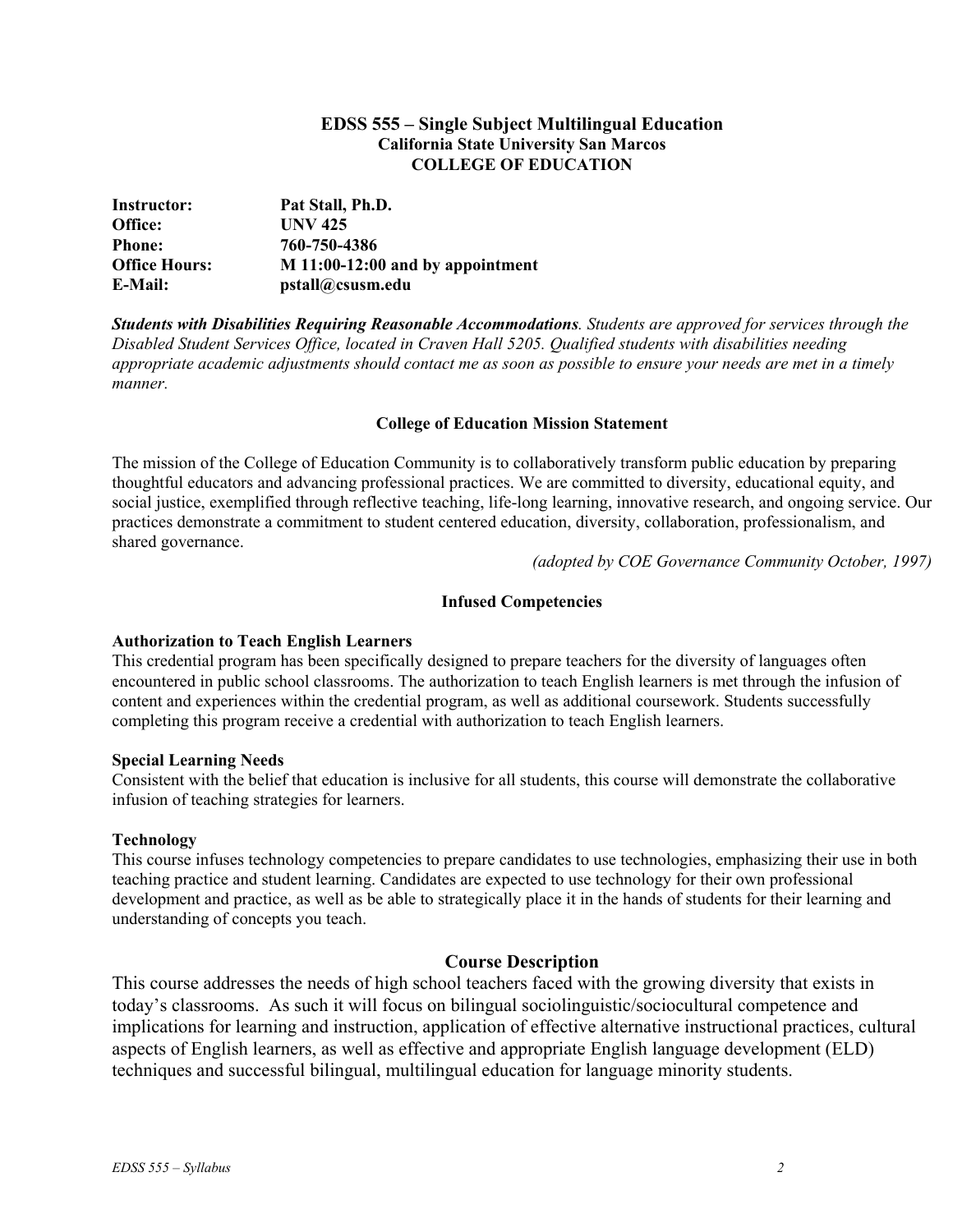### **Essential Questions:**

1. What are the philosophies, problems, issues, history, and practices related to the education of language minority persons in California and the US?

2. What are important goals of bilingual/multicultural education?

3. How do you create a more just and humane learning environment, and help all students in their growth and development as human beings?

4. How do you support the continued literacy development of all students?

## **Required Texts**

Chamot, A. & O'Malley, J (1994). *The CALLA Handbook: Implementing the Cognitive Academic Language Learning Approach.* Menlo Park, CA: Addison-Wesley Publishing.

Echevarria, J., Vogt, M., and Short, D. (2004). *Making Content Comprehensible for English Language Learners: The SIOP Model, 2nd ed.* Boston, MA: Allyn and Bacon.

Course Reader – available at CopyServe, 754 S. Rancho Santa Fe Road, San Marcos. Phone: 599-9923. Cost: \$23.00.

#### **Standard Alignment**

The course objectives, assignments, and assessments have been aligned with the CTC standards for Multiple Subjects Credential. Please be sure to incorporate artifacts from this class into your final comprehensive

portfolio. The following standards are addressed in this class

**Standard 3:** Relationship between Theory and Practice

**Standard 4:** Pedagogical Thought and Reflective Practice

**Standard 5**: Equity, Diversity, and Access to the Core Curriculum

**Standard 7.a.b:** Preparation to Teach Reading-Language Arts

**Standard 8:** Pedagogical Preparation for Subject-Specific Content Instruction

**Standard 11.c :** Preparation to use Educational Ideas and Research

**Standard 13:** Preparation to Teach English Learners

## **Teacher Performance Expectation (TPE) Competencies**

This course is designed to help teachers seeking the Multiple Subjects Credential to develop the skills, knowledg and attitudes necessary to assist schools and district in implementing effective programs for all students. The successful candidate will be able to merge theory and practice in order to realize a comprehensive and extensive educational program for all students. The following TPE's are addressed in this course:

## **Primary Emphasis**

**TPE 1:** Specific Pedagogical Skills for Subject Matter Instruction **TPE 4:** Making Content Accessible **TPE 5:** Student engagement **TPE 7:** Teaching English Learners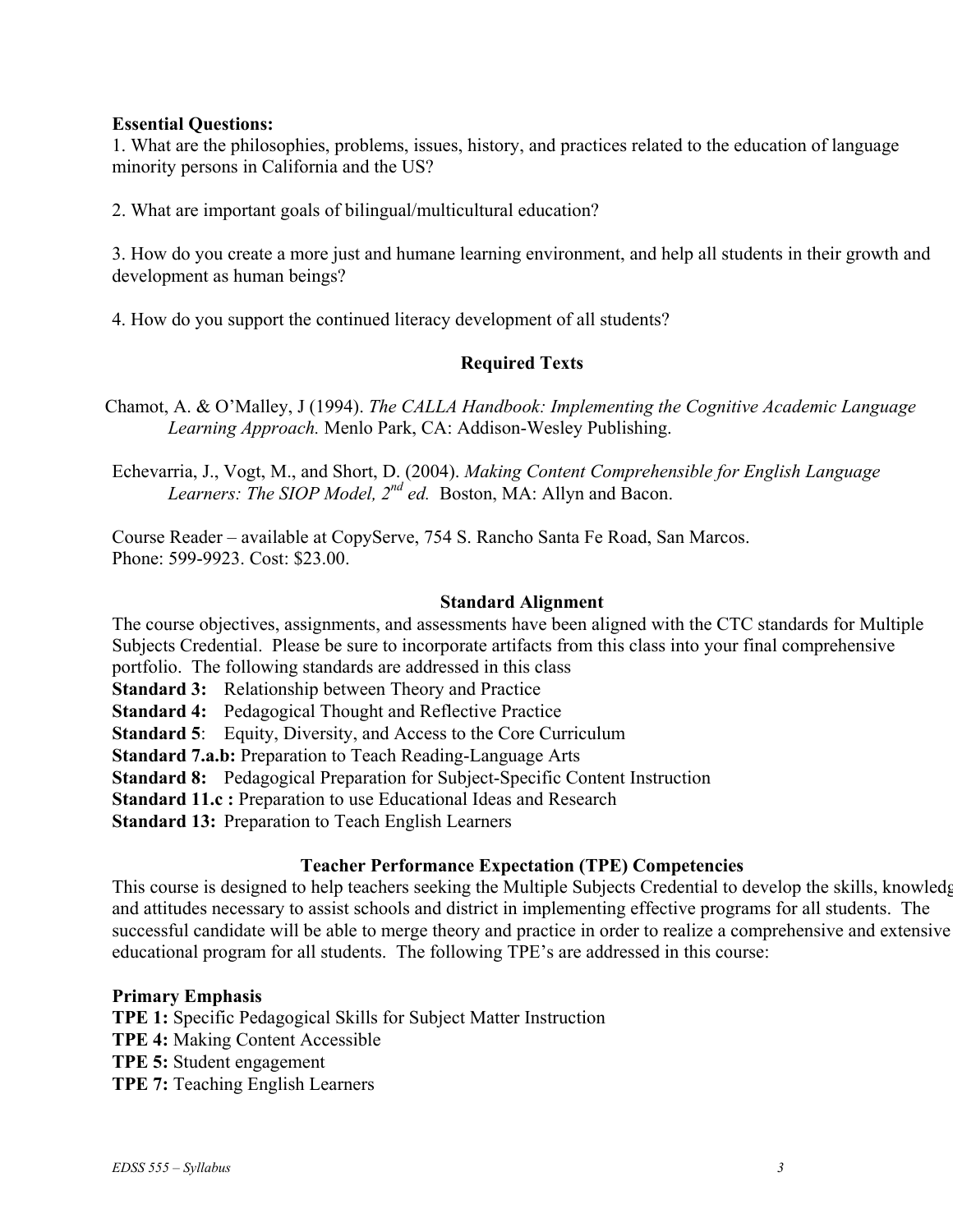### **Secondary Emphasis:**

**TPE 3:** Interpretation and Use of Assessments **TPE 6:** Developmentally Appropriate Teaching Practices **TPE 11:** Social Environment **TPE 14**: Educational Technology **TPE 15**: Social Justice and Equity

## **Course Requirements**

All students are expected to participate in class activities and demonstrate reflective learning. It is important that students are well prepared for course sessions by completing the readings and assignments scheduled before the class meeting. Unless otherwise negotiated with the instructor, all assignments are to be handed in on the due date. **Assignments not handed-in on the due date will lose 10% of earned credit per day.** Assignments should be typed and double-spaced (yes, including the reading responses). Students who wish to revise an assignment must negotiate the requirements of the revision with the instructor.

| • Attendance and Participation                      | 20 points |
|-----------------------------------------------------|-----------|
| • Reading Responses/ ELD Standards                  | 25 points |
| • ELD Lesson Observation                            | 10 points |
| • Multicultural Literature Resources / Lesson Plans | 20 points |
| • SDAIE Lesson and Unit Plans                       | 25 points |
|                                                     |           |

#### **Summative Assessment Rubric**

**A=Exceeds Expectations:** The student consistently performs and participates in an exemplary manner. Each assignment receives in-depth exploration and reflection based upon research, observations and classroom implementation, when possible. All work is submitted in a professional manner using APA style when appropriate. Presentations are consistent with professional expectations, providing appropriate visual aids, appropriate handouts, and are well prepared. Professional and responsible behavior, including timely attendance and submission of assignments, are practiced in a consistent manner.

**B=Adequately Meets Expectations**: The student meets outcomes expectations in a satisfactory manner. Each assignment is based upon research, observations and classroom implementation, when possible. Generally, work is submitted in a professional manner using APA style when appropriate. Generally, presentations are consistent with professional expectations, providing appropriate visual aids, appropriate handouts, and are well prepared. Most of the time, professional and responsible behavior, including timely attendance and submission of assignments, are practiced in a consistent manner.

**C=Minimal Performance:** The student's skills are weak and do not meet expectations. Each assignment is based upon opinion rather than research, theory, and best practices. Reflection is shallow. Assignments are submitted without APA style, thorough proofreading and organization. The student needs a great deal of guidance. The student is consistently late with work and has classroom attendance problems.

**"D" or "F" students** fail to meet the minimum requirements of a "C." The specific grade will be determined based on rate of assignment completion, attendance, etc.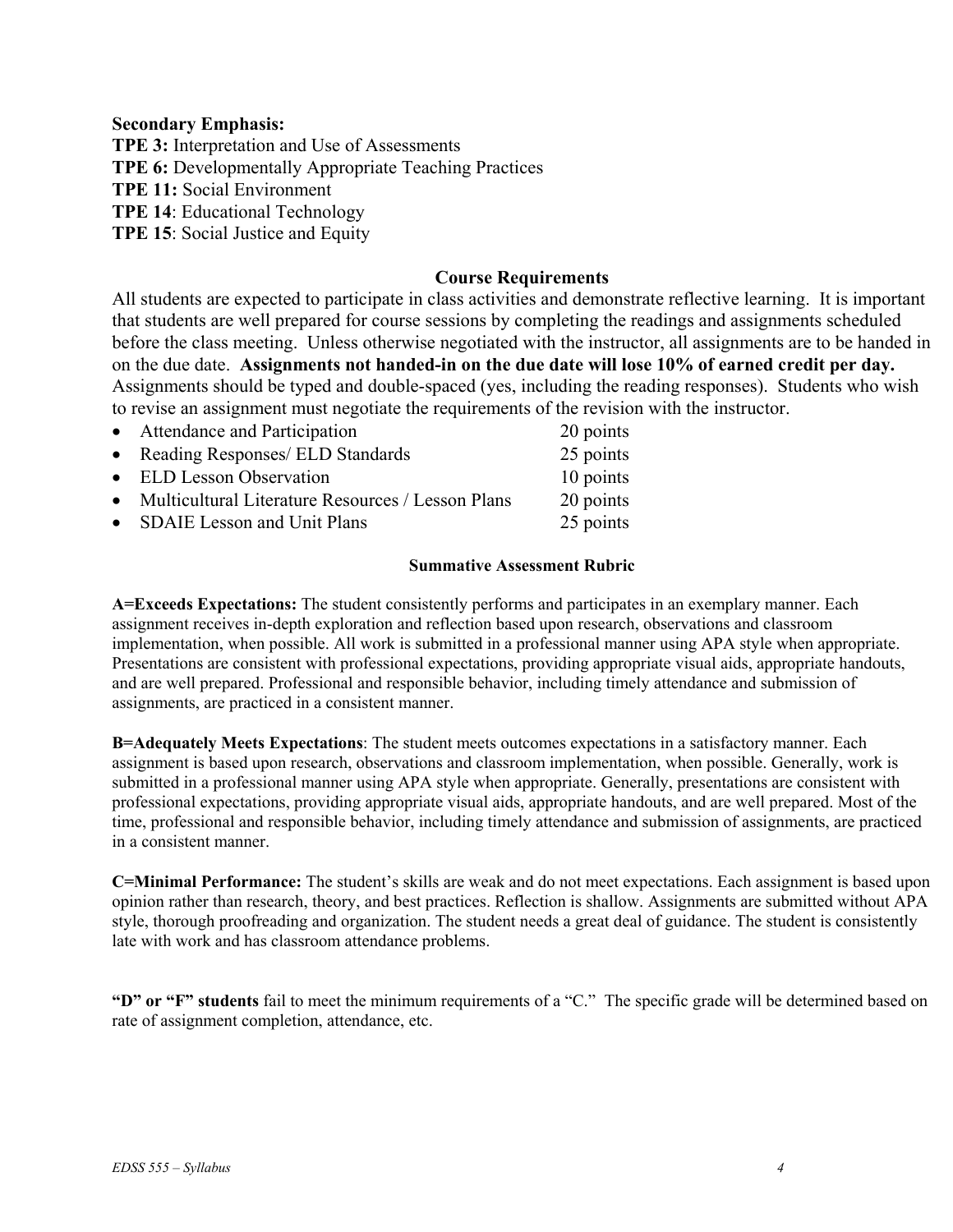## **Attendance Policy**

Due to the dynamic and interactive nature of courses in the College of Education, all students are expected to attend all classes and participate actively. At a minimum, students must attend more than 80% of class time, or s/he **may not receive a passing grade** for the course at the discretion of the instructor. Individual instructors may adopt more stringent attendance requirements. Should the student have extenuating circumstances, s/he should contact the instructor as soon as possible. *(approved by COE Governance Community December, 1997)*

Additionally, for every day of absence, students will lose 6 points. Attendance will be taken during the first 5 minutes of class. Three tardiness or "early exits" will be the equivalence of an absence.

## **ASSIGNMENT DESCRIPTIONS**

## **Reading Responses and ELD Standards 25 points**

We will be using a form of literature circle roles for the responses to the readings (see guidelines below). These typed responses are due on the dates indicated on the calendar.

- 1. List at least three questions you would like to discuss with your group.
- 2. Pick at least three of your favorite or most puzzling quotes.
- 3. Make at least three connections with something that has happened in your teaching experience.
- 4. Find at least four interesting words or passages that are new or have special meaning to you.
- 5. On the back of the paper, create a visual of your favorite part of the chapter.
- 6. After the group discussion, hand-write a 4-6 sentence summary of the groups' key points.

## **ELD Standards Requirement**

For the 5th class session, you will need to download the ELD standards and print a copy for yourself. Bring the standards to class. You can download the ELD standards from the CDE website (www.cde.ca.gov) or from WestEd (www.wested.org ).

## **Lesson Observation 10 points**

For this assignment you will follow an English learner or group of students during your teaching assignment. You will make notes of the lesson objective(s), overall strategies, and any instructional modifications or SDAIE strategies made to provide comprehensible academic input for the student(s). As part of your writeup, include the instructional context, e.g. grade, subject, school, etc. Continue in the narrative to describe the lesson/activity and discuss how you would change the lesson/activity in light of the information and knowledge gained in the course. Your lesson observation must address TPEs 4 and 5 (see rubric).

#### **Multicultural Literature Resources / Lesson Plans 20 points – Critical Assessment Task (CAT)**

With another person, you will have the opportunity to collect multicultural literacy resources and develop lesson plans that will address appropriate literature selections reflecting multicultural perspectives for high school students. This assignment must address TPEs 4 and 7 (see rubric).

The required elements of the assignment are:

1. Choose six multicultural selections that should be the center of the curriculum for different times throughout the year, and that address appropriate proficiency and content area knowledge for high school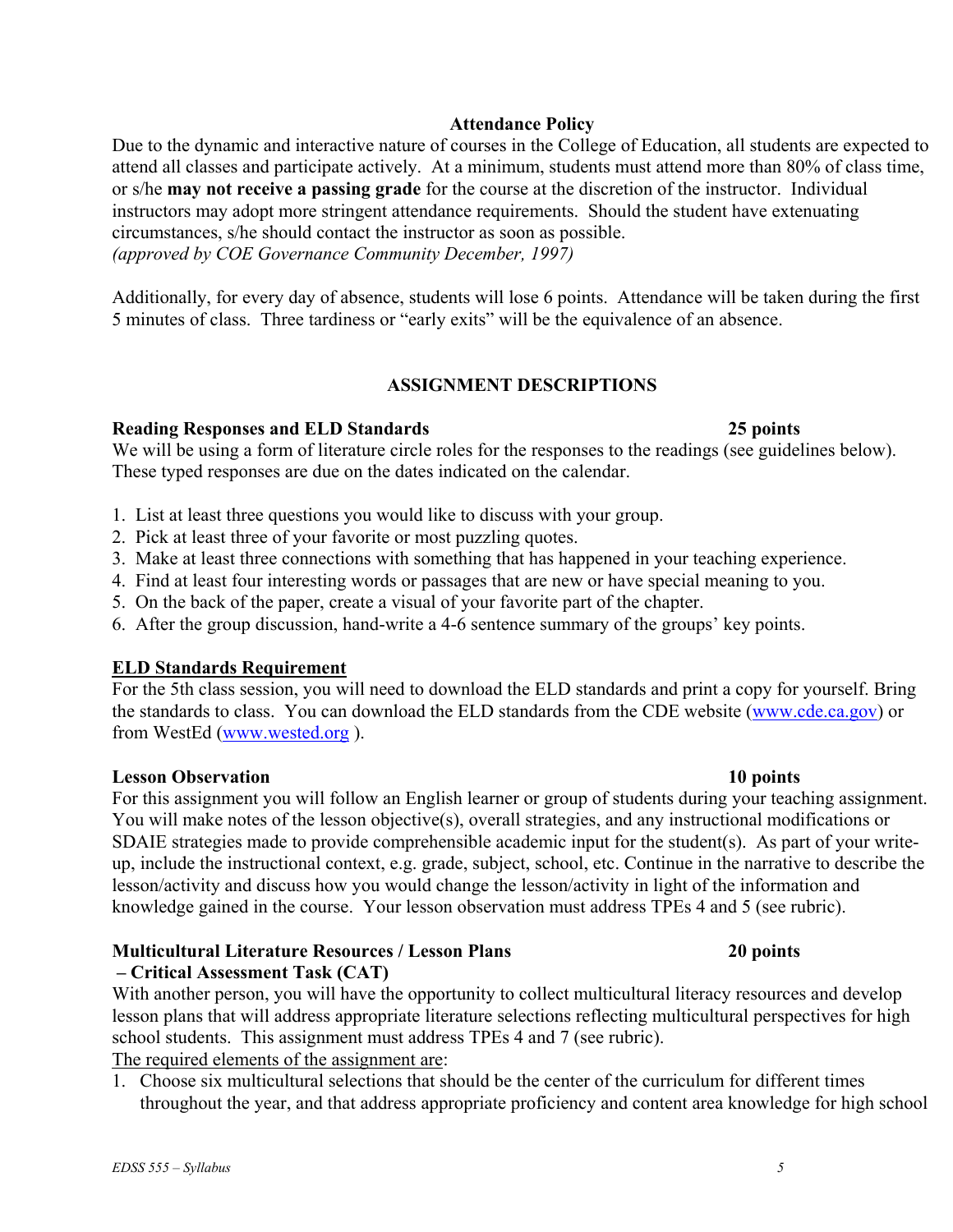students. These selections include fiction and nonfiction materials in a variety of genres on a variety of reading levels.

- 2. For each selection, you will write a brief (one paragraph) annotated bibliography encompassing:
	- a. Appropriate grade level
	- b. Appropriate ELD proficiency level(s)
	- c. Appropriate content area(s)
	- d. Description of the story/text
- 3. At least three of the books must be bilingual (English and another language) with a brief discussion of how "primary language support" will be incorporated into your curriculum (to be included in the annotated bibliography).
- 4. Submit a lesson plan, using the universal lesson plan format that clearly delineates how every student will be a successful learner by providing universal access to diverse students (e.g., gifted, English learners, special needs, non-readers, poor readers).

## Poster Sessions (20 minutes each)

Tables will be set up to provide space for the groups to present/display their Multicultural Literature Selections and lesson plans. Class members will walk around and discuss the different books selected, how they will be used throughout the year in the given content area, and the descriptions of the lessons plans.

**Note:** Dr. Alice Quiocho has developed an excellent website with a bibliography of children's literature and multicultural books that could be a great resource for you (http://www.csusm.edu/Quiocho).

# **SDAIE Unit and Lesson Plans 25 points – Critical Assessment Task (CAT)**

Applying the SDAIE methodologies and principles discussed in class, create a unit plan and daily lesson plans appropriate for English learners at various proficiency levels. You may work in a group of 2-4 students to develop the unit. However, individuals must write individual lesson plans specific to their content area. This assignment is designed to be completed in concert with the Interdisciplinary Thematic Unit you are developing in EDSS 541. During several class sessions, students will have the opportunity to work on their unit and lesson plans by applying what they have learned from the readings, class discussions, and their classroom experiences. This assignment must address TPEs 1, 3, 4, 5 and 7 (see rubric).

Use the general lesson plan format included at the end of this syllabus. Be sure that the overall unit includes the context of your teaching, e.g. Grade level, Content standard(s), ELD standard(s), requisite background information (i.e. Who are your students? What are your English learners' proficiency levels? What accommodations need to be made for students in your class? What do your students need to know prior to the lesson?)

Within the lesson plan format check to make sure the following components are clear.

- 1. A plan for assessment **(addressing TPEs 3 and 7)**
	- How will your students demonstrate mastery of the content and language standards/objectives?
	- What varied authentic products will be produced?
	- What multi-level assessment criteria will be used?
	- What different levels of mastery will be accepted?
- 3. Vocabulary (and grammatical structures if applicable) to be learned or reinforced in the lesson how will you make vocabulary development part of the lesson?
- 4. Have you addressed specific pedagogical skills for subject matter instruction? **(TPEs 1 and 7)**
	- For example, do the activities you have designed for lesson support the content and ELD standards you have selected?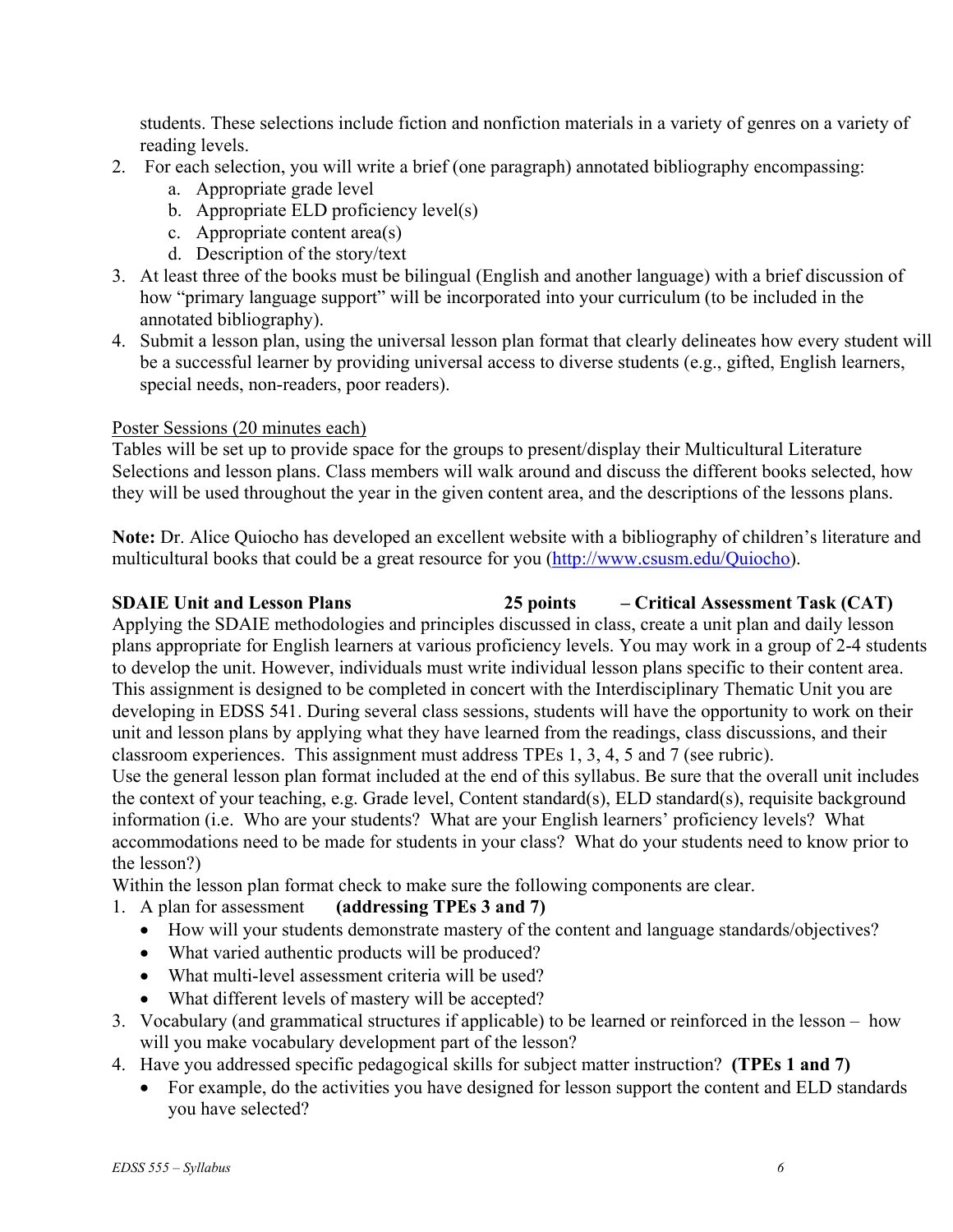- 7. How do ALL your students have access to the content you are presenting? **(TPEs 4 and 7)**
	- Does the lesson use visuals, manipulatives, drama, or other techniques that would facilitate understanding?
	- Do the lesson strategies incorporate group collaboration, cooperative learning activities, peer assistance, or other work-group techniques?
	- Does the lesson incorporate the language and culture of language minority students?
	- Does the lesson include multiple intelligences and/or multiple modalities?
	- Are the community/parents of English learners included in the unit of study?
- 8. How will you ensure that ALL your students are engaged in the lesson? **(TPEs 5 and 7)**
- 9. How will you ensure that ALL your students have access to academic language? **(TPE 7)**

## SDAIE Presentations – Critical Assessment Task (CAT)

**Strategies Presentation:** With your group, you will be responsible for presenting an overview of your SDAIE Unit Plan, and involve the class in a brief overview of a lesson from your unit. The presentation will not consist of the "full blown" lesson you would present to students. Rather, introduce the strategy as you would with students, present any visual aids or supplemental material you might use and discuss how it would "fit" with your content teaching. Each group will have 15-20 minutes.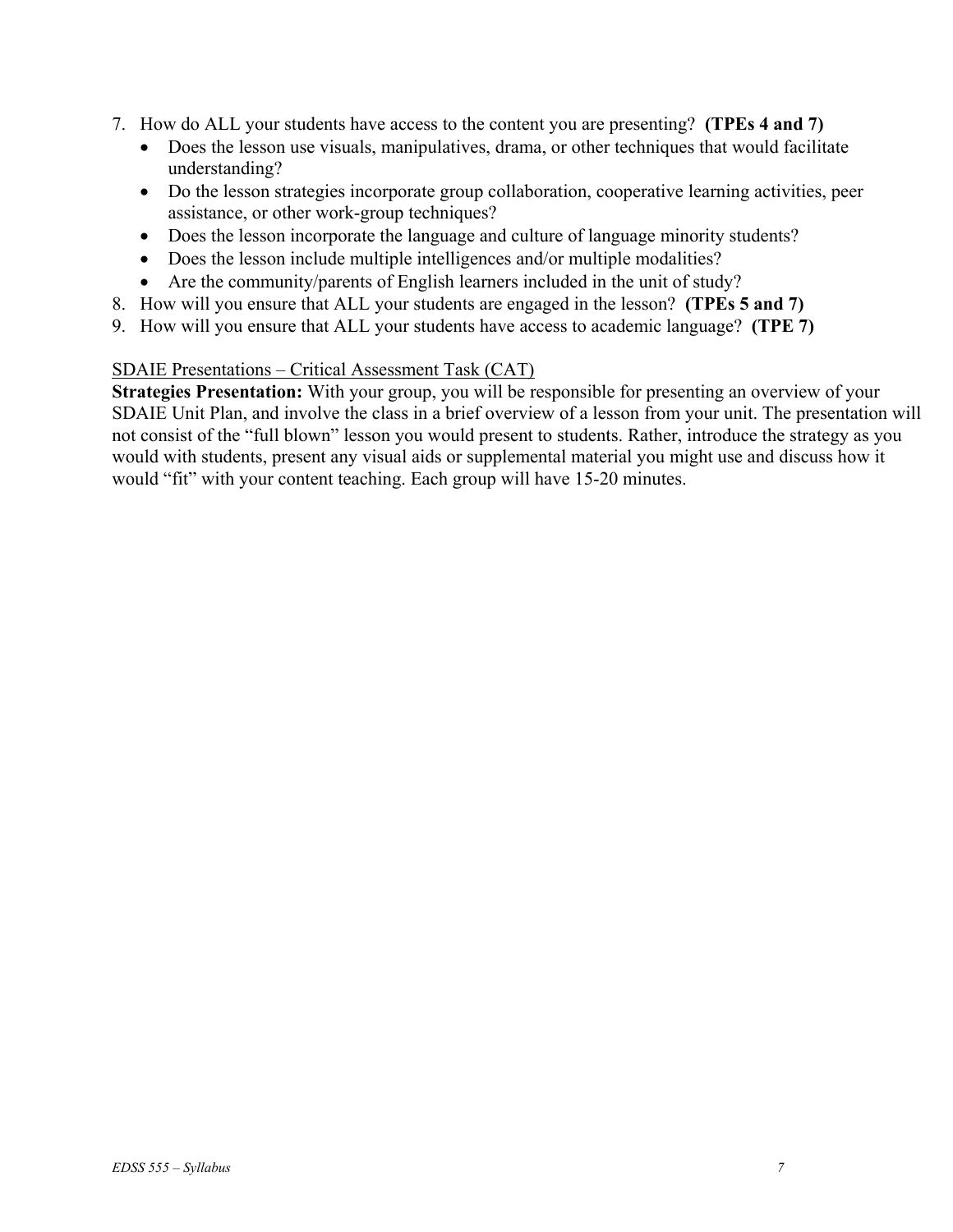# **SCORING RUBRICS**

You will complete a self-assessment with each rubric including an accompanying narrative reflection (just a paragraph or so) to hand in with each assignment.

| Criteria          | <b>Developing</b>       | рсээлн орэгг гашин<br><b>Nearly</b> | <b>DEVELOPE TABBLIC</b><br><b>Meets</b> | <b>Exceeds</b>            |
|-------------------|-------------------------|-------------------------------------|-----------------------------------------|---------------------------|
|                   |                         | <b>Meets</b>                        |                                         |                           |
| TPE-4             | Teacher candidate is    | Candidates can partially            | Candidates are able to                  | Candidates can apply      |
| <b>Making</b>     | unable to determine if  | determine if lesson                 | determine if lesson                     | pedagogical theories,     |
| Content           | lesson observed is      | observed is consistent              | observed makes content                  | principles, and           |
| <b>Accessible</b> | consistent with         | with pedagogical                    | accessible to students                  | instructional practices   |
|                   | pedagogical theories,   | theories, principles, and           | with different levels of                | for making content        |
|                   | principles, and         | instructional practices             | proficiency in English                  | accessible to all English |
|                   | instructional practices | for making content                  | and primary language.                   | learners by offering      |
|                   | for making content      | accessible to ELs.                  |                                         | appropriate suggestions.  |
|                   | accessible to ELs.      |                                     |                                         |                           |
| TPE-5             | Candidates of English   | Candidates of ELs are               | Candidates of English                   | Teachers candidates can   |
| <b>Student</b>    | learners are unaware    | not always certain if               | learners are able to                    | confirm that the lesson   |
| <b>Engagement</b> | if lesson observed      | lesson observed clearly             | determine if lesson                     | observed engages ALL      |
|                   | engages students or is  | communicates                        | observed clearly                        | English learners in the   |
|                   | appropriate for the     | objectives, ensures                 | communicates                            | academic program; and     |
|                   | levels of English       | understanding, monitors             | objectives, ensures                     | students know             |
|                   | proficiency and         | progress, adjusts                   | understanding, monitors                 | objectives, understand    |
|                   | primary language.       | instruction according to            | progress, adjusts                       | key concepts, are aware   |
|                   |                         | levels of English                   | instruction according to                | of their progress, and    |
|                   |                         | proficiency and primary             | levels of English                       | their home language       |
|                   |                         | language, and                       | proficiency and primary                 | and culture are part of   |
|                   |                         | incorporates                        | language, and                           | the classroom             |
|                   |                         | community resources                 | incorporates community                  | environment.              |
|                   |                         | appropriately.                      | resources appropriately.                |                           |

**Lesson Observation – Scoring Rubric** 

Narrative reflection of self assessment: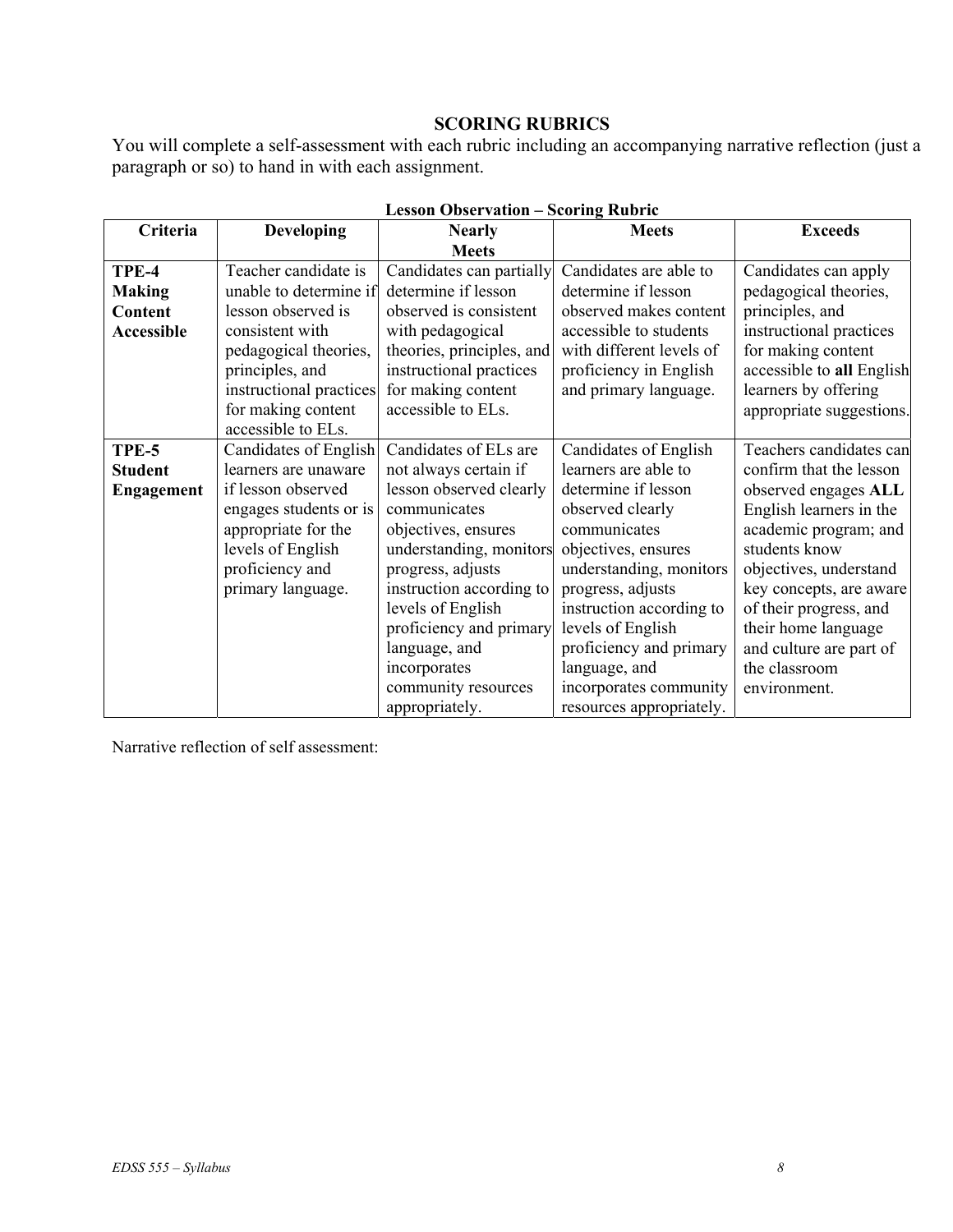| Criteria          | <b>Developing</b>     | <b>Nearly</b>            | <b>Meets</b>                | <b>Exceeds</b>            |
|-------------------|-----------------------|--------------------------|-----------------------------|---------------------------|
|                   |                       | <b>Meets</b>             |                             |                           |
| TPE-4             | Candidates use        | Candidates use some      | Candidates use a            | All students have access  |
| <b>Making</b>     | mostly traditional    | instructional practices  | variety of instructional    | to the content of         |
| Content           | instructional         | to make multicultural    | practices to make           | multicultural literature  |
| <b>Accessible</b> | practices that deny   | literature books         | multicultural literature    | books, including non-     |
|                   | access to the         | accessible, but few      | selections accessible to    | readers and students      |
|                   | content to non-       | non-readers and          | diverse students.           | with varying levels of    |
|                   | readers and English   | English learners have    |                             | English proficiency.      |
|                   | learners.             | access to content.       |                             |                           |
| TPE-7             | Multicultural         | Candidates select some   | Candidates select           | Teaching candidates       |
| <b>Teaching</b>   | literature books are  | authentic multicultural  | authentic multicultural     | include justification for |
| English           | not authentic, do     | books, primary           | literature that reflect the | the selection and purpose |
| <b>Learners</b>   | not reflect the       | language is not          | diversity of the            | of each book, taking into |
|                   | diversity in schools, | included or not well     | classroom, to include       | account the varying       |
|                   | and the primary       | translated, reading and  | the primary language of     | learning and social needs |
|                   | language of           | writing activities are   | ELs, develop reading        | of individual students or |
|                   | students is not       | inappropriate for        | and writing                 | groups in their own       |
|                   | considered.           | levels of proficiency in | instructional activities    | classroom. Writing and    |
|                   |                       | English and primary      | appropriate for levels of   | reading activities meet   |
|                   |                       | language, and            | proficiency in English      | the academic and social   |
|                   |                       | assessments are non-     | and primary language,       | needs of all students.    |
|                   |                       | existent or              | and create relevant         |                           |
|                   |                       | inappropriate.           | assessments.                |                           |

**Multicultural Literature Resources / Lesson Plans – Scoring Rubric**

Narrative reflection of self assessment: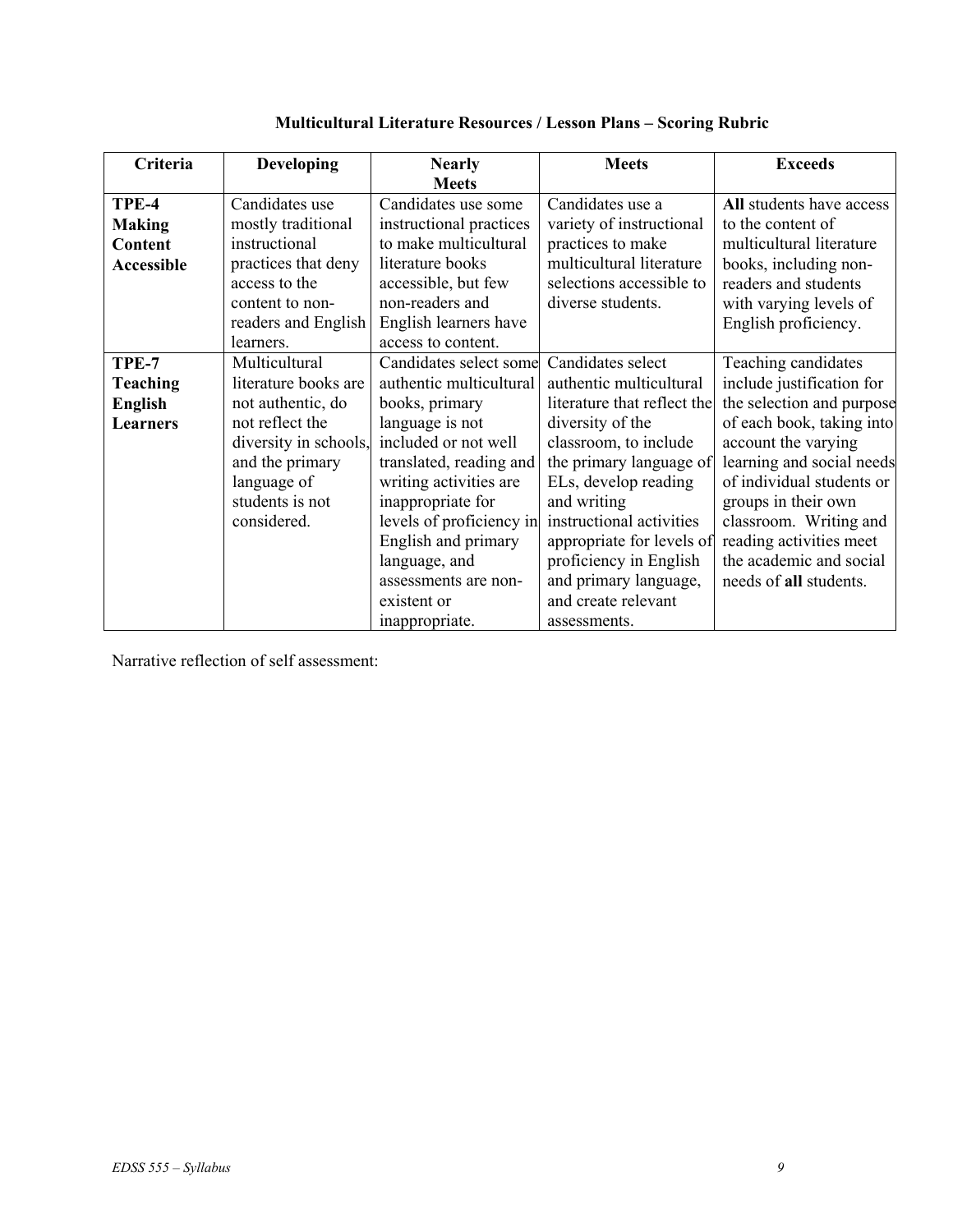| Criteria                                                                                  | Developing                                                                                                                                                                                                                                                                                        | <b>Nearly</b>                                                                                                                                                                                                                  | <b>Meets</b>                                                                                                                                                                                                                                             | <b>Exceeds</b>                                                                                                                                                                                                                                  |
|-------------------------------------------------------------------------------------------|---------------------------------------------------------------------------------------------------------------------------------------------------------------------------------------------------------------------------------------------------------------------------------------------------|--------------------------------------------------------------------------------------------------------------------------------------------------------------------------------------------------------------------------------|----------------------------------------------------------------------------------------------------------------------------------------------------------------------------------------------------------------------------------------------------------|-------------------------------------------------------------------------------------------------------------------------------------------------------------------------------------------------------------------------------------------------|
|                                                                                           |                                                                                                                                                                                                                                                                                                   | <b>Meets</b>                                                                                                                                                                                                                   |                                                                                                                                                                                                                                                          |                                                                                                                                                                                                                                                 |
| TPE-1<br><b>Specific</b><br>pedagogical<br>skills for<br>subject<br>matter<br>instruction | Candidates use very<br>traditional and limited<br>(e.g., lecture only)<br>pedagogical skills for<br>subject matter<br>instruction that prevent<br>understanding of<br>information to ELs.                                                                                                         | Candidates use some<br>specific pedagogical<br>skills for subject<br>matter instruction, but<br>many English<br>learners do not have<br>access to the content.                                                                 | Candidates use a<br>variety of specific<br>pedagogical skills for<br>subject matter<br>instruction to English<br>learners.                                                                                                                               | The specific<br>pedagogical skills for<br>subject matter<br>instruction will<br>incorporate the level of<br>proficiency in English<br>and the primary<br>language.                                                                              |
| TPE-3<br>Interpretation<br>and Use of<br><b>Assessments</b>                               | Candidates understand<br>and use primarily<br>traditional assessments<br>strategies with English<br>learners.                                                                                                                                                                                     | Candidates<br>understand and use<br>some informal and<br>formal assessments to<br>determine progress<br>and plan instruction<br>for English learners.                                                                          | Candidates understand<br>and use a variety of<br>informal and formal<br>assessments to<br>determine progress and<br>plan instruction for<br>English learners.                                                                                            | Assessments will also<br>incorporate English<br>learners' levels of<br>proficiency in English<br>and the primary<br>language to develop<br>and modify instruction<br>accordingly.                                                               |
| TPE-4<br><b>Making</b><br>Content<br><b>Accessible</b>                                    | Candidates use mostly<br>traditional<br>instructional practices<br>that do not provide<br>ELs access to content.                                                                                                                                                                                  | Candidates use some<br>instructional<br>practices, but few<br>English learners have<br>access to content.                                                                                                                      | Candidates use a<br>variety of instructional<br>practices to make<br>content accessible to<br>English learners.                                                                                                                                          | All students have<br>access to content,<br>including non-readers<br>and students with<br>varying levels of<br>English proficiency.                                                                                                              |
| TPE-5<br><b>Student</b><br><b>Engagement</b>                                              | Candidates are mostly<br>concerned about<br>covering content to<br>English-only speakers,<br>makes little effort to<br>communicate<br>objectives to ELs,<br>understanding is<br>unlikely, instruction<br>does not consider<br>students' levels of<br>English proficiency<br>and primary language. | Candidates of English<br>learners communicate<br>some objectives<br>clearly, understanding<br>is partial, progress is<br>undetermined,<br>instruction is<br>sometimes adjusted,<br>and community<br>resources are<br>untapped. | Candidates of English<br>learners clearly<br>communicate<br>objectives, ensure<br>understanding,<br>monitors progress,<br>adjust instruction<br>according to level of<br>English proficiency<br>and primary language,<br>and use community<br>resources. | All students are<br>engaged in the<br>academic program,<br>know objectives of<br>lessons, understand<br>key concepts, are<br>aware of their<br>progress, and their<br>home language and<br>culture are part of the<br>classroom<br>environment. |
| TPE-7<br><b>Teaching</b><br><b>English</b><br>learners                                    | Candidates know and<br>can apply few of the<br>pedagogical theories,<br>principles, and<br>instructional practices<br>for ELs. ELs do not<br>comprehend key<br>academic concepts and<br>ideas.                                                                                                    | Candidates know<br>many pedagogical<br>theories, principles,<br>and instructional<br>practices for English<br>learners, but cannot<br>apply them in a<br>comprehensive<br>manner.                                              | Candidates know and<br>can apply pedagogical<br>theories, principles,<br>and instructional<br>practices for<br>comprehensive<br>instruction of English<br>learners.                                                                                      | Candidates know and<br>can apply pedagogical<br>theories, principles,<br>and instructional<br>practices for<br>comprehensive<br>instruction of ALL<br>English learners.                                                                         |

# **SDAIE Unit Plans / Presentation – Scoring Rubric**

Narrative reflection of self assessment: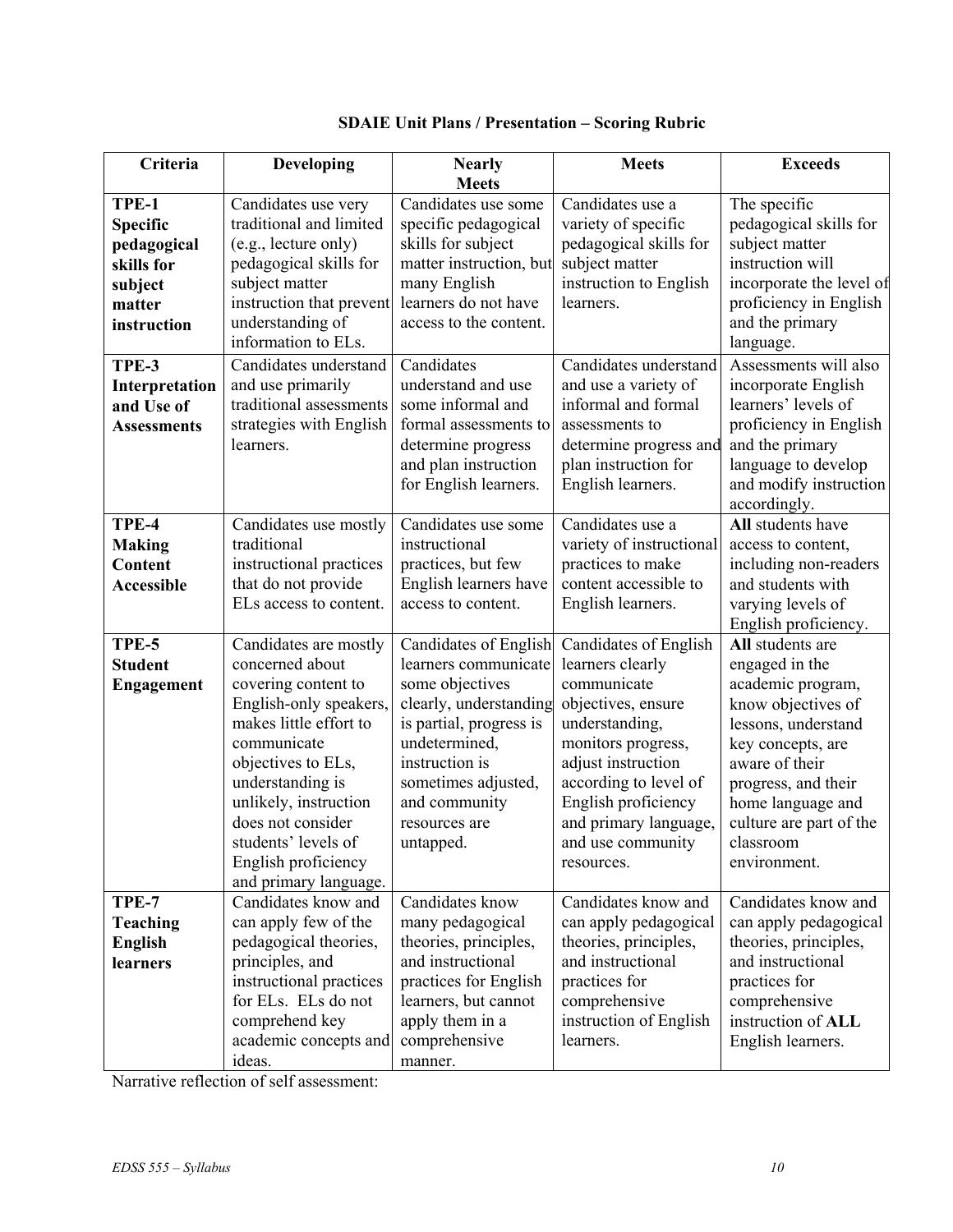| <b>Date</b>        | <b>Topic</b>                                                                                                  | <b>Assignment</b>                                                                                                                                                                                           |
|--------------------|---------------------------------------------------------------------------------------------------------------|-------------------------------------------------------------------------------------------------------------------------------------------------------------------------------------------------------------|
| Session 1<br>1/22  | Introduction / Overview<br>Who are English Language Learners?                                                 |                                                                                                                                                                                                             |
| Session 2<br>1/29  | Historical Overview of Bilingual<br>Education - Social, Political and Legal<br>Foundations                    | Crawford – Chapters 3 (Reader)<br><b>Due: Reading Response #1</b>                                                                                                                                           |
| Session 3<br>2/5   | Second Language Acquisition:<br><b>Theoretical Frameworks</b>                                                 | Peregoy & Boyle – Chapters 1 & 2 (Reader)<br>Collier Article (Reader)<br><b>Due: Reading Response #2</b>                                                                                                    |
| Session 4<br>2/12  | Bilingual Education Programs / Legal<br>Mandates / Proposition 227<br>What can classroom teachers do?         | Crawford - Chapter 13 (Reader)<br>Proposition 227 (Reader)<br>Due: Reading Response #3                                                                                                                      |
| Session 5<br>2/19  | Working with the ELD Standards:<br>Profile of English learners' proficiency<br>levels                         | <b>DUE: Download the ELD Standards</b><br>from the CDE Website                                                                                                                                              |
| Session 6<br>2/26  | Identification/Placement/Assessment of<br>English Learners/CELDT                                              | <b>Due: SDAIE Observation</b>                                                                                                                                                                               |
| Session 7<br>3/4   | <b>SDAIE Overview</b>                                                                                         | Echevarria, Vogt & Short - ch. 1, 2, 3<br>Echevarria & Graves - ch. 3 (reader)                                                                                                                              |
| Session 8<br>3/11  | <b>SDAIE Strategies: Oral Language</b><br>Development. Mid point review.                                      | Echevarria, Vogt & Short - ch. 4,5<br>Peregoy & Boyle - ch. 4 (reader)                                                                                                                                      |
| Session 9<br>3/18  | <b>SDAIE Strategies:</b><br>Reading and Writing                                                               | Echevarria, Vogt & Short - ch. 6, 7, 8<br>Echevarria & Graves - ch. 4 (reader)                                                                                                                              |
| Session 10<br>3/25 | Multicultural Resources/ Lesson Plan<br>Presentations                                                         | <b>Due: Multicultural Literature Resources</b><br><b>Lesson Plans</b>                                                                                                                                       |
| Session 11<br>4/8  | CALLA: Instructional Strategies for<br><b>English Learners</b><br>Academic Language                           | Chamot & O'Malley – Chapters 1, 2, 3, 4<br>Scarcella – Ch. 1 (reader)                                                                                                                                       |
| Session 12<br>4/15 | Assessment<br>Reading and Writing                                                                             | Chamot & O'Malley - ch. 6<br>Echevarria, Vogt & Short - ch. 9, 10<br>O'Malley & Pierce - Ch. 7 (reader)<br>Due: Reading Response #4                                                                         |
| Session 13<br>4/22 | Parents, Families and Communities<br>Beyond the Classroom: Social Aspects<br>of an EL's schooling experiences | Chamot & O'Malley – (choose one of ch. 9-12)<br>Scarcella – Ch. $6$ (reader)<br>Valdes (reader)<br>Rubinstein-Avila (reader)<br><b>Due: Reading Response #5</b><br><b>Due: SDAIE Lesson Plans from Unit</b> |
| Session 14<br>4/29 | <b>SDAIE</b> Presentations                                                                                    | <b>Due: SDAIE Presentations and Unit Plans</b>                                                                                                                                                              |
| Session 15<br>5/1  | <b>SDAIE</b> Presentations<br>Planning for the Future                                                         | Due: SDAIE Presentations & Unit Plans                                                                                                                                                                       |

**Course Outline (Timeline Subject to Change pending "Teachable" Moments)**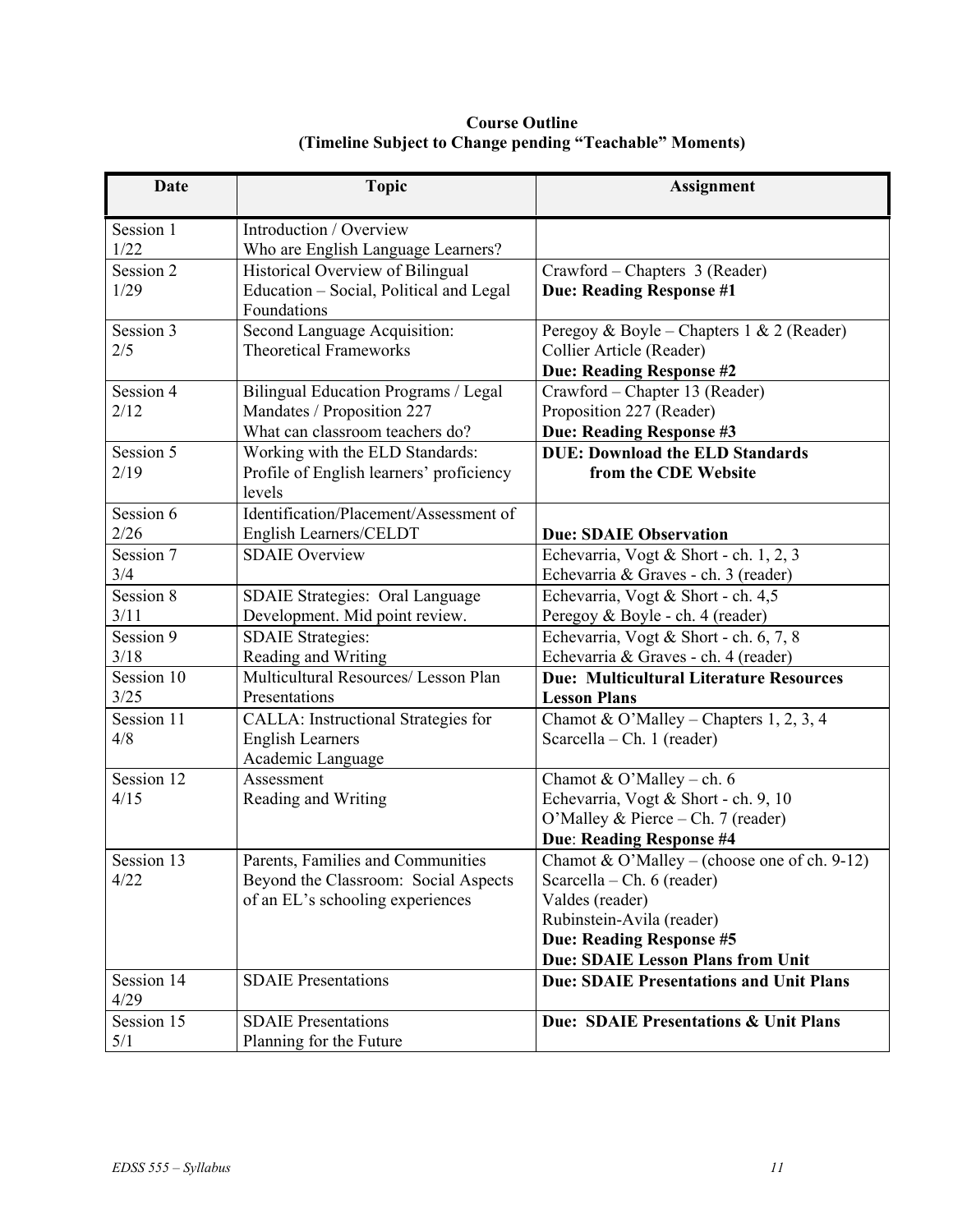### **SB 2042 - AUTHORIZATION TO TEACH ENGLISH LEARNERS COMPETENCIES**

| PART 1: LANGUAGE STRUCTURE<br><b>AND</b><br>FIRST- AND SECOND-LANGUAGE<br><b>DEVELOPMENT</b>                                                    | PART 2: METHODOLOGY<br>OF BILINGUAL, ENGLISH<br>LANGUAGE DEVELOPMENT,<br><b>AND</b><br><b>CONTENT INSTRUCTION</b>              | PART 3:<br><b>CULTURE</b><br><b>AND</b><br><b>CULTURAL DIVERSITY</b>                                |
|-------------------------------------------------------------------------------------------------------------------------------------------------|--------------------------------------------------------------------------------------------------------------------------------|-----------------------------------------------------------------------------------------------------|
| I. Language Structure and Use:<br><b>Universals and Differences</b><br>(including the structure of English)                                     | I. Theories and Methods of Bilingual<br><b>Education</b>                                                                       | I. The Nature of Culture                                                                            |
| A. The sound systems of language<br>(phonology)                                                                                                 | A. Foundations                                                                                                                 | A. Definitions of culture                                                                           |
| <b>B.</b> Word formation (morphology)                                                                                                           | <b>B.</b> Organizational models: What works<br>for whom?                                                                       | <b>B.</b> Perceptions of culture                                                                    |
| C. Syntax                                                                                                                                       | C. Instructional strategies                                                                                                    | C. Intragroup differences (e.g., ethnicity,<br>race, generations, and micro-cultures)               |
| <b>D.</b> Word meaning (semantics)                                                                                                              | II. Theories and Methods for<br><b>Instruction In and Through English</b>                                                      | D. Physical geography and its effects on<br>culture                                                 |
| E. Language in context                                                                                                                          | A. Teacher delivery for both English<br>language development and content<br>instruction                                        | E. Cultural congruence                                                                              |
| F. Written discourse                                                                                                                            | <b>B.</b> Approaches with a focus on English<br>language development                                                           | II. Manifestations of Culture: Learning<br><b>About Students</b>                                    |
| G. Oral discourse                                                                                                                               | C. Approaches with a focus on content<br>area instruction (specially designed<br>academic instruction delivered in<br>English) | A. What teachers should learn about their<br>students                                               |
| H. Nonverbal communication                                                                                                                      | D. Working with paraprofessionals                                                                                              | <b>B.</b> How teachers can learn about their<br>students                                            |
| II. Theories and Factors in First- and<br><b>Second-Language Development</b>                                                                    | <b>III.</b> Language and Content Area<br><b>Assessment</b>                                                                     | C. How teachers can use what they learn<br>about their students (culturally<br>responsive pedagogy) |
| A. Historical and current theories and models<br>of language analysis that have<br>implications for second-language<br>development and pedagogy | A. Purpose                                                                                                                     | <b>III. Cultural Contact</b>                                                                        |
| B. Psychological factors affecting first- and<br>second-language development                                                                    | <b>B.</b> Methods                                                                                                              | A. Concepts of cultural contact                                                                     |
| C. Socio-cultural factors affecting first- and<br>second-language development                                                                   | C. State mandates                                                                                                              | <b>B.</b> Stages of individual cultural contact                                                     |
| D. Pedagogical factors affecting first- and<br>second-language development                                                                      | <b>D.</b> Limitations of assessment                                                                                            | C. The dynamics of prejudice                                                                        |
| E. Political factors affecting first- and<br>second-language development                                                                        | E. Technical concepts                                                                                                          | D. Strategies for conflict resolution                                                               |
| EDSS 555 addresses these competencies throughout the course in an integrated<br>manner.                                                         |                                                                                                                                | IV. Cultural Diversity in U.S. and CA.                                                              |
|                                                                                                                                                 |                                                                                                                                | A. Historical perspectives                                                                          |
|                                                                                                                                                 |                                                                                                                                | B. Demography                                                                                       |
|                                                                                                                                                 |                                                                                                                                | C. Migration and immigration                                                                        |